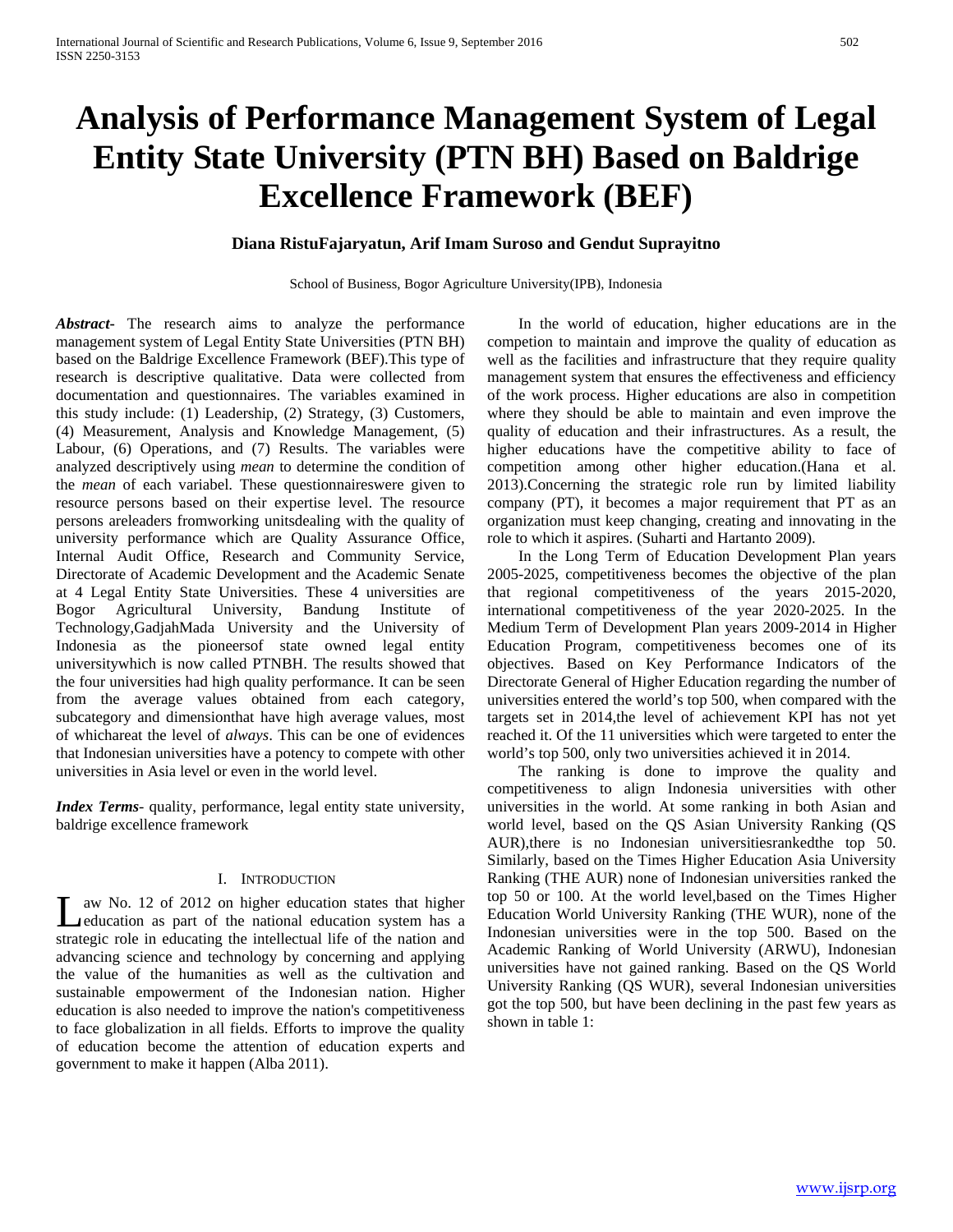| PT                                   | 2011    | 2012    | 2013    | 2014    |
|--------------------------------------|---------|---------|---------|---------|
| University of Indonesia              | 217     | 273     | 309     | 310     |
| Bandung Institute of Technology      | 451-500 | 451-500 | 461-470 | 461-470 |
| Gajah Mada University                | 342     | 401-450 | 501-550 | 551-600 |
| Airlangga University                 | 551-600 | $601+$  | $701+$  | $701+$  |
| <b>Bogor Agricultural University</b> | $601+$  | $601+$  | $701+$  | $701+$  |

Table 1. Ranking of the Top 5 Indonesian universities according to QS World University Ranking (QS WUR)

Source: Data Base of Higher Education (2015)

 The data above shows any indications of problems with competitiveness. Beside the result of international ranking,at the national level, most of higher educations that have been accredited received ratings C. Based on data from the National Accreditation Board by June 2015, there were only 25

universities that had been accredited of 358 higher education institutions, both state and private under all ministries and institutions. Data on higher education accreditation results can be seen in Figure 1.



**Figure 1. Higher Education Accreditation Results Per June 2015 Source: BAN-PT (data processed, 2015)**

 It is thus important for higher educations to do improvement to develop the quality of its performance that makes its competitiveness increases. Improvements can be done when the organization has conducted performance measurements in order that the things that need improvement are known(Ismoyojati et al. 2014).Malcolm Baldrige Criteria for performance excellence (MBCfPE) is a management guide and a comprehensive performance measurement to improve the performance of organization to achieve the expected excellence. For that reason, it is necessary to develop the performance of the education caretekers thoroughly so that enhancement of excellence and competitiveness can be achieved (Zakhiroh 2014). According to the Indonesian Quality Award Foundation (IQAF), MBCfPEis a performance measurement guide tool to determine how excellence the organizational performance that can be used for both profit and non-profit organizations. MBCfPE can assist higher educations in improving their performance to achieve the level of excellence based on MBCfPE (Lisnawati et al. 2014). A collection of quality criteria named Baldrige Criteria can be used in the assessment of business, education and health services organizations (Cahyono, 2010).

 Based on this background, the authors analyzed the system of performance management of Legal Entity State University (PTN BH)based on Baldrige Excellence Framework (BEF). The research is expected to givecontributionandbecome evaluation for higher educations in improving and maintaining their quality. This research is also expected to be a reference and knowledge in

expanding insight, as input, and information for further research.

#### II. RESEARCH ELABRATION

 This research uses descriptive qualitative method. Analysis of data processing using descriptive analysis.Data used in this researchwere primary and secondary data.Primary data were obtained from questionnaires. Secondary data were obtained from literature relevant to the research.

 Data in this research were collectedfrom 4 PTN BH; Bogor Agricultural Institute (IPB), Bandung Institute of Technology (ITB), GadjahMada University (UGM), and the University of Indonesia (UI).The four PTN BHarethe pioneers of PT BHMN. Of these four higher educations, 5samples of working unitsfrom each were taken. The working units were related to the quality of college performance. Based on purposive sampling,it was shown 5 working units with the quality of higher education performance; which are Quality Assurance Office, Internal Audit Office, Research and Community Service, the Directorate of Academic Development and the Academic Senate. Questionnaireswere given to a number of people categorized as experts which are the leaders of those 5 working units. Each working unit was given one questionnaire.

 Content of the questionnaire consisted of seven categories which include: (1) Leadership, (2) Strategy, (3) Customers, (4) Measurement, Analysis and Knowledge Management, (5) Labour, (6) Operations and (7) Results. Each category has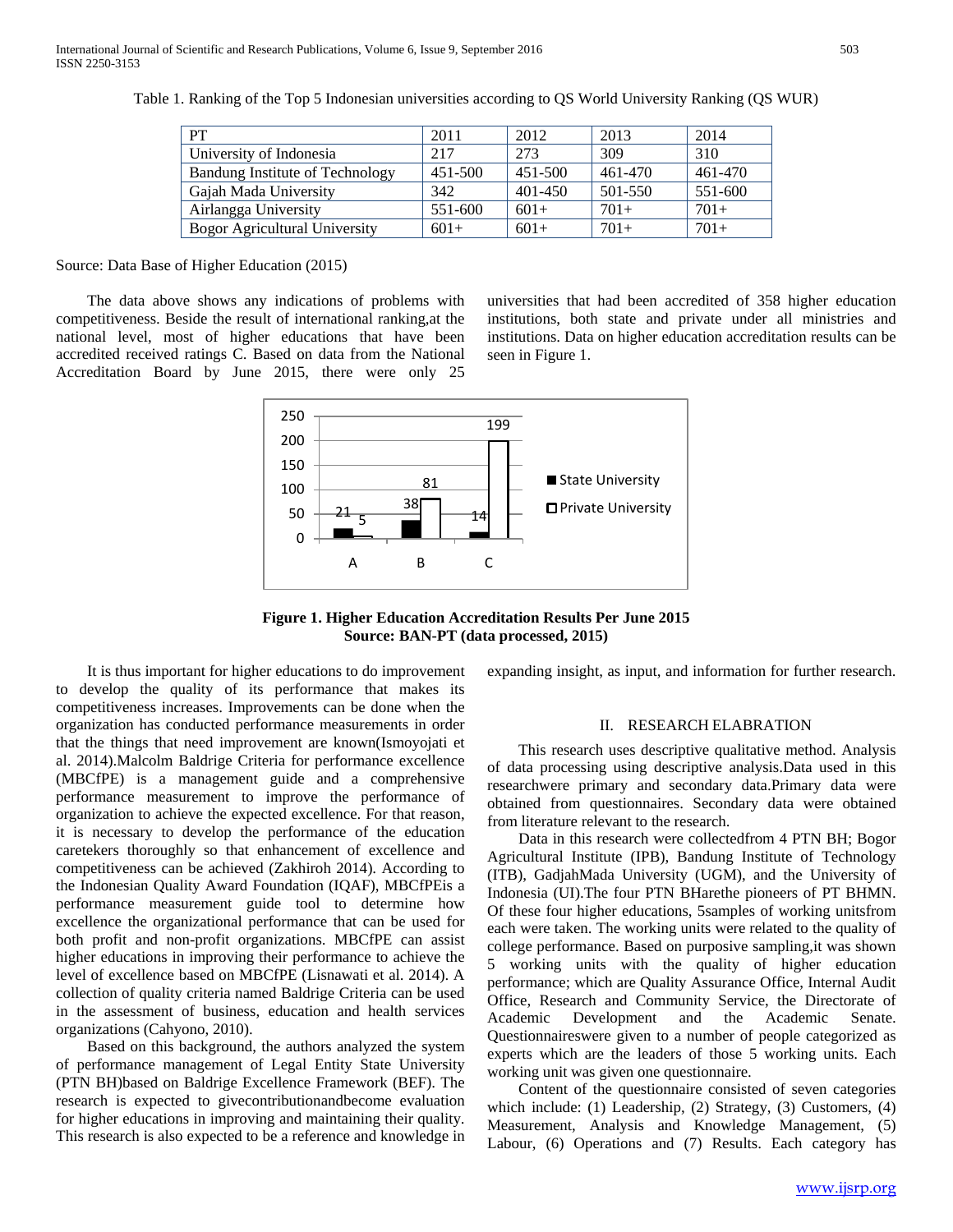subcategories with a total of 17 subcategories. Each subcategory has a dimension with a total of 47 dimensions. Questionnaires given to the resourcepersonsconsistedof 352 statements with assessment using a Likert scale. They consisted of five levels with grades one to five;  $1 =$  never,  $2 =$  seldom,  $3 =$  neutral,  $4 =$ often, 5 = always. The seven categorieswere analyzed descriptively using *mean* to determine the condition of the *mean* of each category. To determine the groups in this study, the length of the class interval must be determined initially according Sudjana (2005) with the formula as follows:

The length of the class interval  $=$  largest data – smallest data  $= 5 - 1 = 0.8$ 

The number of class 5

As a result, it can be grouped as the following: never  $=$ score  $1 - 1,8$ ; seldom = score  $1,81 - 2,6$ ; neutral = score  $261 -$ 3,4; often = score  $341 - 4,2$ ; always = score  $4,21 - 5$ . The grouping showed doings which are: never be done, seldom be done, neutral, often be done, and always be done.

#### III. FINDINGS AND CONCLUSIONS

 Based on the results of research conducted in IPB, ITB, UGM and UI, data had been processed and *mean* had been obtained from each university. Here are the results of data processing of each category:

## **1. Leadership**

 Category of leadership shows how the leaders of university guide and makes the sustainability of the organization. Besides it shows the governancesystem, and how the organization meets the legal responsibility, governance ethics and social

responsibility. Based on the results of research conducted in IPB, the category of leadership was in the second highest relative position of the seven categories. In ITB,the category of leadership was in the highest relative position. In UGM,the category of leadership was in the second lowest relative position. In the UI,the category of leadership wasin the second highest relative position.

 Category of leadership consists of two subcategories, which are the subcategory of college leadership and the subcategory of governance and social responsibility. In IPB, subcategory of university leadership was in the highest relative position compared to the subcategory of governance and social responsibility. In ITB, the highest relative position was subcategory of university leadership. In UGM, subcategory ofgovernance and social responsibility was in the highest relative position. In UI, subcategory of university leadership and subcategory of social responsibility were in the same position.

 Subcategory of university leadership and subcategoryof governance and social responsibility consist of 9 dimensions. In IPB,dimension of vision was in the highest relative position. In ITB,dimension of vision was in the highest relative position. In UGM, dimension of law was in the highest relative position. In UI, dimension of the value and organizational communication were inthe highest relative position. Based on the average value obtained by IPB, ITB, UGM and UI, thecategory of leadership, the subcategory and the dimensionwere at level of *always*. Although theywere at the same level of *always*, UI had the average value of the highest category, while ITB and IPB had the lowest. The average value of the leadership category can be seen in Table 2.

| Category / Subcategory / Dimension          | <b>IPB</b> | <b>ITB</b> | <b>UGM</b> | UI   |
|---------------------------------------------|------------|------------|------------|------|
| Leadership                                  | 4,54       | 4,54       | 4,82       | 4,86 |
| <b>University Leadership</b>                | 4,63       | 4,57       | 4,8        | 4,86 |
| Vision                                      | 4,8        | 4,83       | 4,8        | 5    |
| Values                                      | 4,66       | 4,41       | 4,8        | 4,91 |
| <b>Mission</b>                              | 4,6        | 4,64       | 4,88       | 4,89 |
| Organisational communication                | 4,6        | 4,5        | 4,8        | 4,91 |
| Organisational performance                  | 4,5        | 4,5        | 4,76       | 4,62 |
| <b>Governance and Social Responsibility</b> | 4,46       | 4,52       | 4,85       | 4,86 |
| Organisationalgovernance                    | 4.41       | 4,45       | 4,86       | 4,87 |
| Law                                         | 4,6        | 4,37       | 4.95       | 4,87 |
| Ethical behavior                            | 4.46       | 4.58       | 4,8        | 4,83 |
| Social responsibility                       | 4,4        | 4.68       | 4,8        | 4,87 |

#### **Table 2. The average value of leadership category**

#### **2. Strategy**

 Category of strategy shows how universities develop strategic objectives and work plans, implement, changewhen necessary, and measure the progress. Based on the results of research conducted in IPB, category of strategy was in the highest relative positions of the seven categories. In ITB,category of strategy was in the fourth highest relative position. In UGM,category of strategy was in the lowest relative position. In UI,category of strategy was in the highest relative position.

 Category of strategy consists of two subcategories, which arethe subcategory of strategy development and the subcategory of strategy implementation. In IPB,the subcategory of strategy implementation was in the highest relative position compared to the subcategory of strategy development. In ITB, the highest relative position was subcategory of strategy development. In UGM, subcategory of strategy development and subcategory of strategy implementation were in the same relative position. In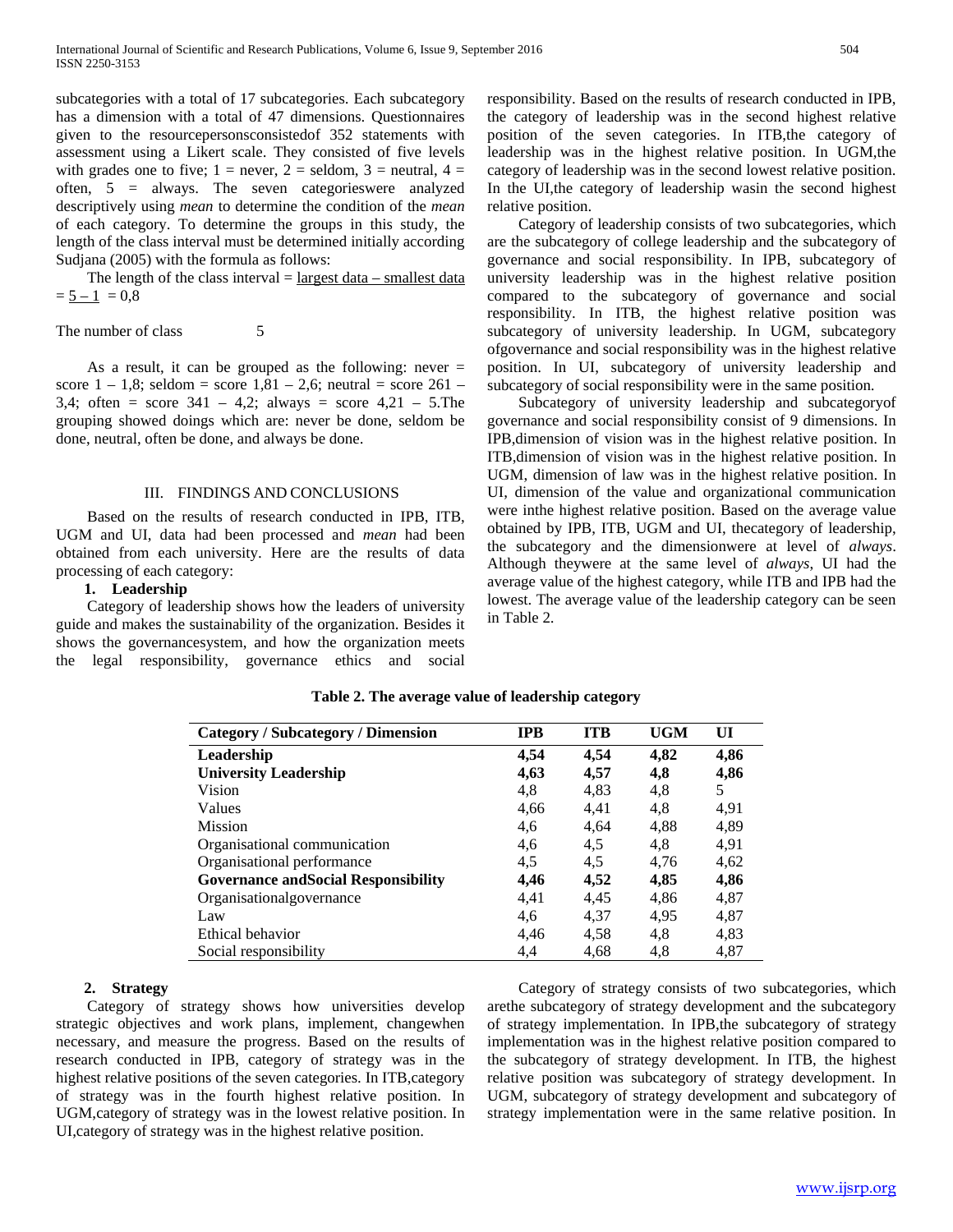UI, subcategory of strategy development was in the highest relative position.

 The subcategory of strategy development and subcategory of strategy implementation consist of 4 dimensions. In IPB, the dimension of strategy development process wasin the highestrelative position. In ITB, the dimension of work plan transformation was in the highest relative position. In UGM, the dimension of strategy development process and work plan development were in the highest relative position. In UI, the dimension of strategic objectives was in the highest relative position.

 Based on the average value obtained by IPB, ITB, UGM and UI, the category, the subcategory and the dimensionof leadership were at the level *always* except in subcategory ofstrategy implementation and in the dimension of work plan transformation. ITB was at the level of *often*. Although the average value of the strategy category was at a level of *always*, UI had the highest value while ITB had the lowest. The average value of strategy category can be seen in Table 3.

| <b>Category / Sub Category / Dimension</b> | IPB  | <b>TTB</b> | <b>UGM</b> | UI   |
|--------------------------------------------|------|------------|------------|------|
| <b>Strategy</b>                            | 4,55 | 4.36       | 4.80       | 4.91 |
| <b>Strategydevelopment</b>                 | 4.54 | 4,35       | 4,8        | 4,92 |
| <b>Strategy development process</b>        | 4,58 | 4,39       | 4,81       | 4,91 |
| Strategy objective                         | 4,51 | 4.31       | 4.8        | 4,93 |
| <b>Strategy implementation</b>             | 4,58 | 4.14       | 4,8        | 4,82 |
| Work plan development                      | 4,56 | 4,38       | 4,81       | 4,9  |
| Work plan transformation                   | 4.6  | 3.91       | 4,8        | 4,75 |

## **Table 3. The average value of strategy category**

## **3. Customer**

 Category of customer shows how universities trigger the commitment of students and other customers for the success of the long term market share, as well as how to hear voice of the customers, build relationships with students and other customers, and make use of information from students and other customers to improve and identify the opportunities for innovation. Based on the results of research conducted in IPB, category of customer was in the fourth highest relative position of the seven categories. In ITB, categoryof customer was in the highest relative position. In UGM, category of customer was in the second lowest relative position. In UI, categoryof customer was in the second highest relative position.

 Category of customer consists of two subcategories;which are the subcategory ofvoice of the customer and the subcategory of commitment of customer. In IPB, the subcategory of voice of the customer was in the highest relative position compared to the subcategory of commitment of customer. In ITB, the highest relative positionwasthe subcategory of voice of the customer. In UGM, the subcategory of voice of customer was in the highest relative position. In UI, the subcategory of voice of the customerwas inthe highest relative position.

 The subcategory of voice of the customer and the subcategory of commitment of customer consist of 5 dimensions. In IPB, the dimension of education programs and services offered was in the highest relative position. In ITB, the dimension of listening to the voice of students and other customers wasin the highest relative position. In UGM, dimension of listening to students and other customers was in the highest relative position. In UI, the dimension of education programs and services offered was in the highest relative position.

 Based on the average value obtained by IPB, ITB, UGM and UI, the category, subcategory, and dimensionof customer were at the level of *always* except in the dimension of relation of students and other customers in IPB and ITB was at the level of *often*. Although the average value of categoryof customer was at the level of*always*, UGM had the highest value and ITB had the lowest. The average value of the category of strategy can be seen in Table 4.

| Table 4. The average value of category of customer |  |  |
|----------------------------------------------------|--|--|
|                                                    |  |  |

| <b>Category / Subcategory / Dimension</b>                                 | <b>TPB</b> | <b>ITB</b> | UGM  | UI   |
|---------------------------------------------------------------------------|------------|------------|------|------|
| <b>Customer</b>                                                           | 4.40       | 4,32       | 4.82 | 4.78 |
| <b>Voice of the Customer</b>                                              | 4.48       | 4.4        | 4,92 | 4.82 |
| Listening to students and other customers                                 | 4.54       | 4.56       | 4.98 | 4.77 |
| Determine the satisfaction and commitment of students and other customers |            | 4,42 4,25  | 4.87 | 4.87 |
| <b>Commitment of Customer</b>                                             | 4,33       | 4,24       | 4,72 | 4.75 |
| Education programs and services offered                                   | 4.57       | 4.53       | 4.92 | 4.96 |
| The Support Service of Students and Other Customers                       | 4.35       | 4.31       | 4,9  | 4.87 |
| Relation with students and other customers                                | 4,09       | 3.90       | 4.34 | 4.43 |

**4. Measurement, Analysis and Knowledge Management**

 Category of measurement, analysis and knowledge management shows how universities select, collect, analyze,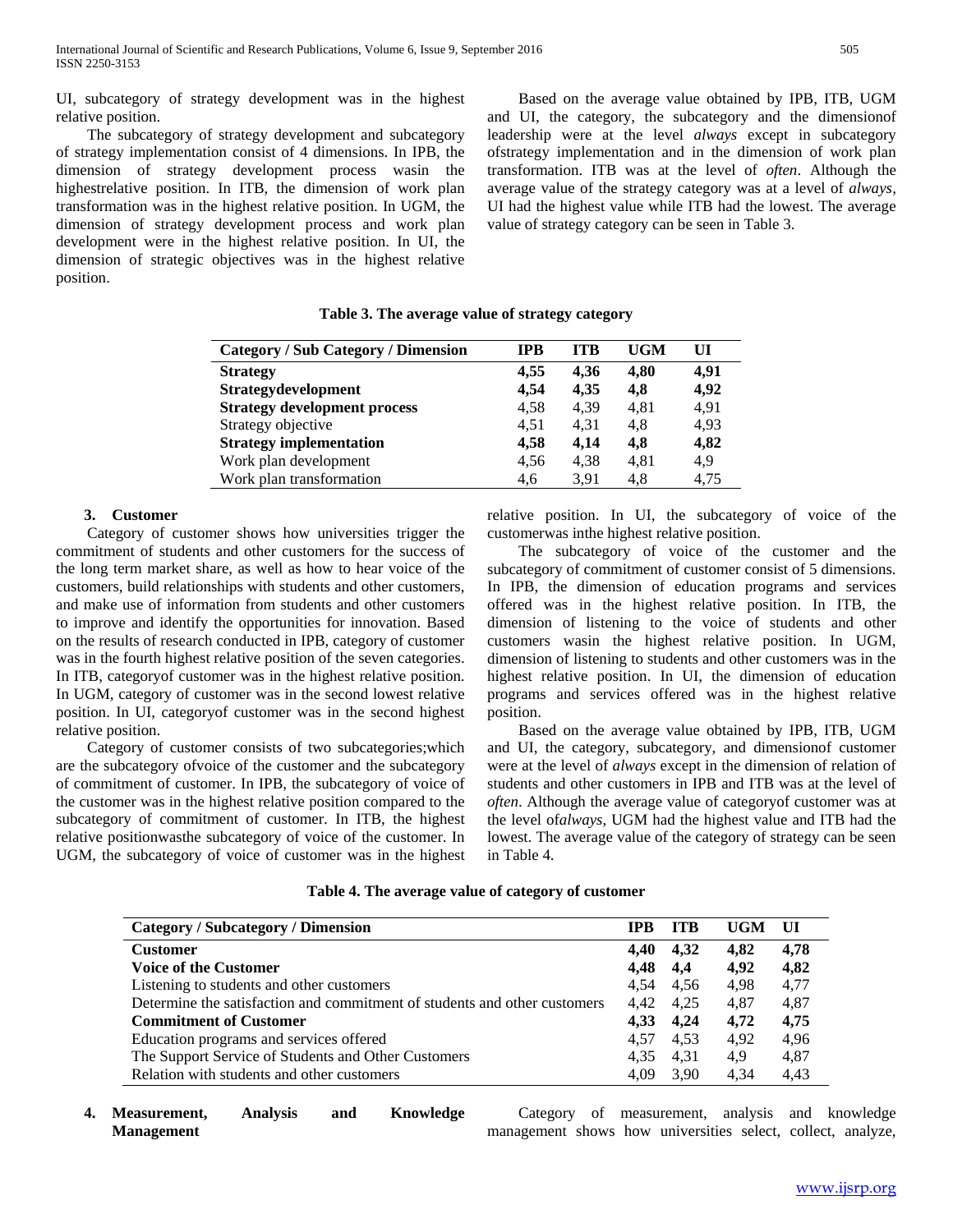manage, repairthe data, the information and the knowledge assets. It also shows how the universities learn how to manage information technology, testthe organizations using research findings to improve their performance. Based on the results of research conducted in IPB, the category of measurement, analysis and knowledge management was in the third highest relative positions of the seven categories. In ITB, the category of measurement, analysis and knowledge management was in the second highest relative position. In UGM, the category of measurement, analysis and knowledge management was in the highest relative position. In UI, the categories of measurement, analysis and knowledge management was in the third lowest relative positions.

 The category of measurement, analysis and knowledge management consists of two sub-categories; which are the subcategory of measurement analysis and improvement of organizational performance, and the subcategory of management of knowledge, information, and technology. In IPB, subcategory of measurement analysis and improvement of organizational performance was in the highest relative position compared to the subcategory of management of knowledge, information, and technology. In ITB, the highest relative positionwas a subcategory of knowledge management, information, and technology. In UGM, subcategory of measurement analysis and

improvement of organizational performance and subcategory of management of knowledge, information, and technology were in the same relative position. In UI, subcategory of management of knowledge, information, and technology wasin the highest relative position.

 The subcategory of measurement, analysis and improvement of organizational performance and the subcategory of management of knowledge, information, and technology consist of 5 dimensions. In IPB, the dimension of analysis of the performance was in the highest relative position. In ITB, the dimension of data, information and technology was in the highest relative position. In UGM, the dimension of analysis of the performance was in the highest relative position. In UI, the dimension of analysis of the performance was in the highest relative position.

 Based on the average value obtained IPB, ITB, UGM and UI, the category, the subcategory, and the dimension of measurement, analysis and knowledge management, were at level of*always*. Although the average value of the category of measurement, analysis and knowledge management were at a level of*always*, UGM had the highest value while ITB had the lowest. The average value of the category of measurement, analysis and knowledge management can be seen in Table 5.

|  |  | Table 5. The average value of the category of measurement, analysis and knowledge management |
|--|--|----------------------------------------------------------------------------------------------|
|  |  |                                                                                              |

| <b>Category / Subcategory / Dimension</b>                | <b>IPB</b> | <b>ITB</b> | <b>UGM</b> | UI   |
|----------------------------------------------------------|------------|------------|------------|------|
| <b>Measurement, Analysis and Knowledge Management</b>    | 4.47       | 4.42       | 4.96       | 4,73 |
| and<br>improvement<br>Measurement, analysis<br>оf<br>the |            |            |            |      |
| organizational performance                               | 4,52       | 4,37       | 4.96       | 4,71 |
| Measurement of performance                               | 4.5        | 4.47       | 4,92       | 4,7  |
| Analysis of performance                                  | 4,61       | 4,43       | 5          | 4,81 |
| Improvement in performance                               | 4.46       | 4.22       | 4.97       | 4,63 |
| Management of knowledge, information, and technology     | 4.42       | 4.47       | 4,96       | 4,75 |
| Organizational knowledge                                 | 4,33       | 4,33       | 4,96       | 4,75 |
| Data, Information, and Technology                        | 4,51       | 4,61       | 4,96       | 4,75 |

#### **5. Labor**

 Category of labor shows how universities access the needs of labor capability and capacity, create a working environment which is conducive to high performance, how the organization triggers commitments, manages and develops the labors to make use oftheirmaximum potenciesin accordance to the needs of the organization as a whole. Based on the results of research conducted in IPB, the category of labor was in the lowest relative position of five categories. In ITB, the category of laborwas in the third lowest relative position. In UGM, the category of laborwas in the second highest relative position. In UI, the category of laborwas in the highest relative position of the third.

 The category of labor consists of two subcategories;which are the subcategory of labor environment and the subcategory of labor commitment. In IPB, subcategory of labor environment wasin the highest relative position compared to the subcategory of labor commitment. In ITB, the highest relative position was subcategory of labor environment. In UGM, subcategory of labor commitmentwas in the highest relative position. In UI,

subcategory of labor commitment was in the highest relative position.

 The subcategory of labor environment and the subcategory of labor commitment consist of 6 dimensions. In IPB, the dimension of commitment developmentwas in the highest relative position. In ITB, the dimension oflabor capabilitywas in the highest relative position. In UGM, the dimension of labor environment was in the highest relative position. In UI, the dimension of labor development was in the highest relative position.

 Based on the average value obtained IPB, ITB, UGM and UI, the category, the subcategory, and the dimension of laborwere at the level of *always* except the dimension of laboratmosphere, performance management systems and labor development in IPB and the dimension of labor capacity in ITB were at the level of *often*. Although the average value of the category of labor was at a level of *always*, UGM had the highest value while IPB had the lowest. The average value of the category of labor can be seen in Table 6.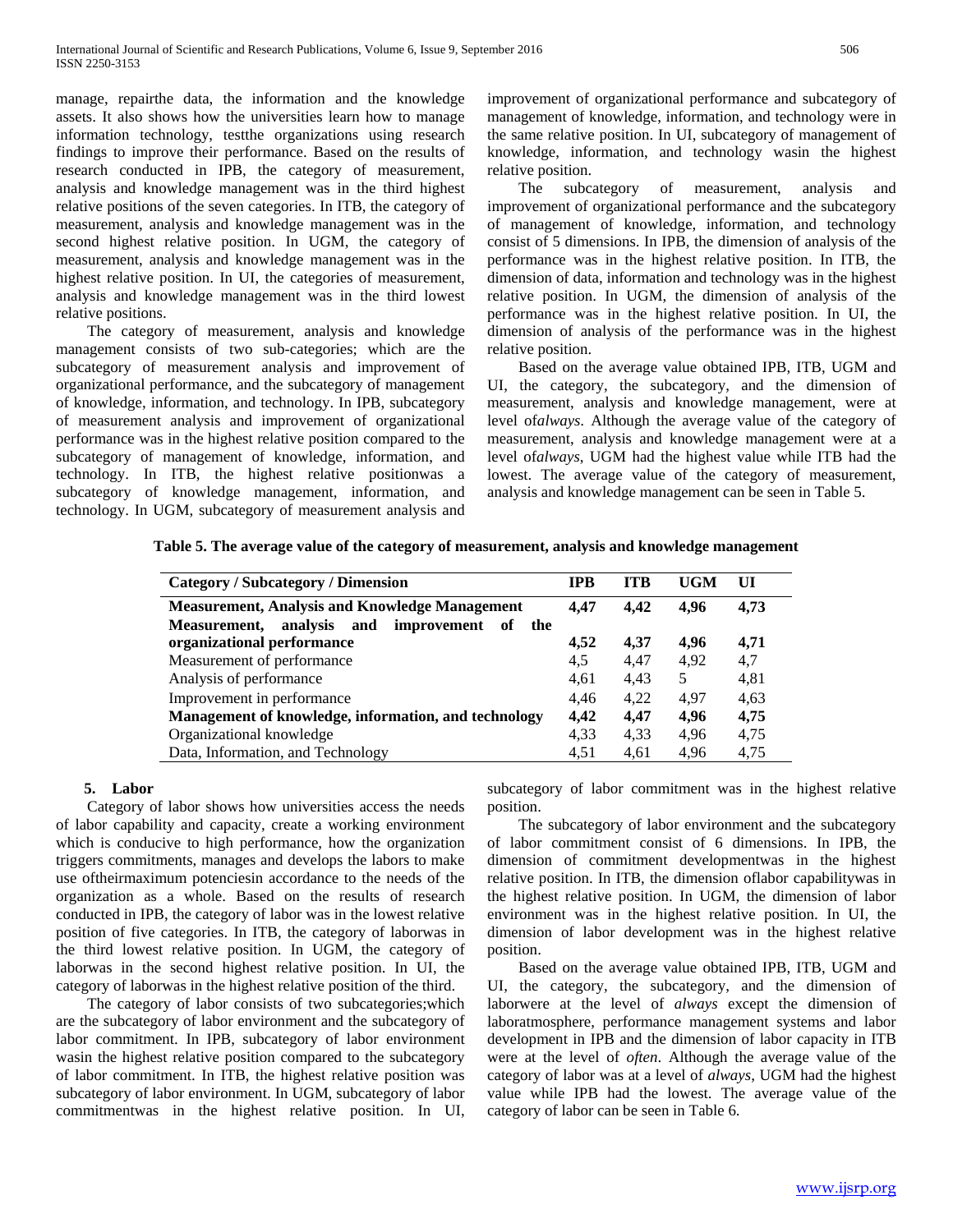| <b>Category / Subcategory / Dimension</b> | <b>IPB</b> | <b>ITB</b> | <b>UGM</b> | UI   |
|-------------------------------------------|------------|------------|------------|------|
| Labor                                     | 4,31       | 4,34       | 4,89       | 4,82 |
| Labor environment                         | 4,32       | 4,35       | 4,85       | 4,8  |
| laborcapability                           | 4,46       | 4,47       | 4,95       | 4,8  |
| Labor capacity                            | 4,32       | 4,17       | 4,62       | 4,77 |
| Labor atmosphere                          | 4,2        | 4.41       | 5          | 4,83 |
| <b>LaborCommitment</b>                    | 4,3        | 4,34       | 4.93       | 4,85 |
| Development of labor commitment           | 4,5        | 4,29       | 4.93       | 4,83 |
| The performance management system         | 4,2        | 4,38       | 4.93       | 4,8  |
| Labor development                         | 4,2        | 4,36       | 4,94       | 4,94 |

#### **Table 6. The average value of category of labor**

## **6. Operation**

 Category of operation shows how universities design, manage, improve, innovate programs and educational services as well as their work processes. In addition to that, how to improve the operational effectiveness to deliver value to their students and other customers and to achieve the organizational success. Based on the results of research conducted in IPB, category of operationwas in the second lowest relative position of the seven categories. In ITB, category of operationwas in the third highest relative position. In UGM, category of operation was in the second lowest relative position. In UI, category of operationwas in the third highest relative position.

 The category of operation consists of two subcategories, which are the subcategory of work processes and the subcategory of operational effectiveness. In IPB,the subcategory of work process was in the highest relative position compared to the subcategory of operational effectiveness. In ITB, the highest relative position wasthe subcategory of work process. In UGM, the subcategory of work process was in the highest relative position. In UI, the subcategory of operational effectiveness was in the highest relative position.

 The subcategory of work processes and the subcategory of operational effectiveness consist of 6 dimensions. In IPB, the dimension of program design, service and processwas in the highest relative position. In ITB, the dimension of program design, service and process was in the highest relative position. In UGM, the dimension of program design, service and process was in the highest relative position equalto the dimension of innovation management. In UI, the dimension of the effectiveness and efficiency of the process was in the highest relative position.

 Based on the average value obtained IPB, ITB, UGM and UI, the category, the subcategory, and the dimensionof operation were at the level of *always* except the dimension of the management of supply chain and emergency in IPB and the dimension of the management of supply chain in ITB were at the level of *often*. Although the average value of category of operationwas at a level of *always*, UGM had the highest value and IPB had the lowest. The average value of the category of operation can be seen in Table 7.

| <b>Category / Subcategory / Dimension</b>       | <b>IPB</b> | <b>ITB</b> | <b>UGM</b> | UI   |
|-------------------------------------------------|------------|------------|------------|------|
| <b>Operation</b>                                | 4,36       | 4,39       | 4,88       | 4,71 |
| <b>Work process</b>                             | 4,6        | 4,48       | 4.94       | 4,67 |
| Program design, services and processes          | 4,77       | 4,58       | 4,95       | 4,8  |
| Management of process                           | 4,68       | 4,5        | 4,93       | 4,72 |
| Management of innovation                        | 4,35       | 4,37       | 4,95       | 4,5  |
| <b>Operational effectiveness</b>                | 4,13       | 4,31       | 4,82       | 4,76 |
| The effectiveness and efficiency of the process | 4,23       | 4,33       | 4,8        | 4,83 |
| Management of supply chain                      | 4,06       | 4,12       | 4,83       | 4,75 |
| Preparation of safety and emergency             | 4.12       | 4.5        | 4.83       | 4.7  |

**Table 7. The average value of category of operation**

## **7. Result**

 Category of results shows the performance and improvement of universities in all important areas which arethe student learning outcomes and processes; the results of customer focus; the results of labor; the results of leadership and governance; and the results of budgeting, finance and market. Based on the results of research conducted in IPB, category of resultswas in the lowest relative position of the sevencategoriesthe same as the category of labor. In ITB, the category of results was in the second lowest relative position. In UGM, category of resultswas in the third lowest relative position. In UI, the category of results was in the lowest relative position. The category of results consist of five subcategories; which are the subcategoryof student learning outcomes and processes, subcategory of customer focus, subcategory of labor focus, subcategory of leadership and governance, and subcategory of budgeting, finance and market. In IPB, the subcategory of the result of leadership and governance was in the highest relative position compared to the other subcategories. In ITB, the subcategory of customer focus was in the highest relative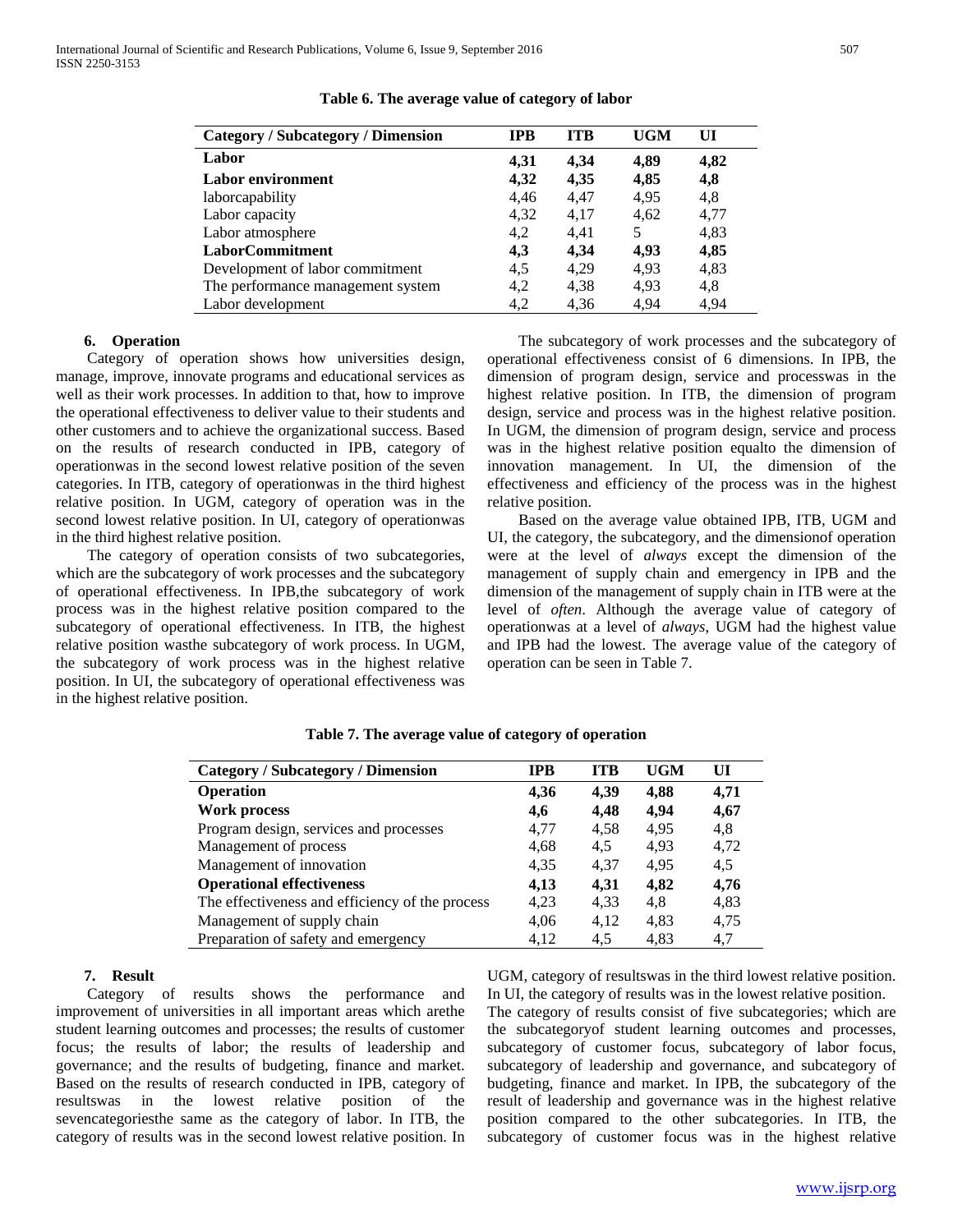position. In UGM, the subcategory of the result of budgeting, finance and marketwas in the highest relative position. In UI, the subcategory of student learning outcomes and processes was in the highest relative position.

 The subcategory of student learning outcomes and processes, the subcategory of customer focus, the subcategory of labor focus, the subcategory of leadership and governance, and the subcategory of budgeting, financial and market consist of 13 dimensions. In IPB, the dimension of the result of student learning outcomes was in the highest relative position. In ITB, the dimension of the result of strategic implementation was in the highest relative position. In UGM, the dimension of the result of budgeting and financial was in the highest relative position. In

UI, the dimension of the result of governance was in the highest relative position.

 Based on the average value obtained IPB, ITB, UGM and UI, the category, the subcategory, and the dimensionof results were at the level of *always* except in the category of the results in UI, the dimension of the resultof the work process, the result of the preparation of emergency, the result of budgeting and market in IPB; the dimension ofthe result ofthe preparation of emergency, the result oflabor, the result of leadership, and the result of finance in ITB; the dimension of the result of customer focus service, the result of customer, the result of labor, the result of leadership, the result of budgeting, the result of finance, and the result of market in UI. The average value of the category of operation can be seen in Table 8.

| <b>Category / Subcategory / Dimension</b>                  | <b>IPB</b> | <b>ITB</b>     | <b>UGM</b> | UI   |
|------------------------------------------------------------|------------|----------------|------------|------|
| <b>Result</b>                                              | 4,31       | 4,33           | 4,84       | 4,08 |
| <b>Student</b><br>learning<br>outcomes<br>and<br>processes |            |                |            |      |
|                                                            | 4,28       | 4,36           | 4,82       | 4,33 |
| The result of student learning                             | 4,6        | 4,5            | 4,9        | 4,37 |
| The result of customer focus services                      | 4,4        | 4,5            | 4,85       | 4    |
| The result of the work process                             | 4,2        | 4,45           | 4,8        | 4,5  |
| The result of emergency preparation                        | 3,92       | $\overline{4}$ | 4,76       | 4,45 |
| The result of customer focus                               | 4,37       | 4,5            | 4,88       | 4,07 |
| The result of students and other customers focus           | 4,37       | 4,5            | 4,88       | 4,07 |
| The result of Labor Focus                                  | 4,26       | 4,2            | 4,73       | 3,93 |
| The result of Labor                                        | 4,26       | 4,2            | 4,73       | 3,93 |
| The result of leadership and governance                    | 4,43       | 4,41           | 4,86       | 4,3  |
| The result of leadership                                   | 4,34       | 4,07           | 4,91       | 4    |
| The result of governance                                   | 4,56       | 4,35           | 4,84       | 4,6  |
| The result of social responsibility                        | 4,4        | 4,54           | 4,86       | 4,2  |
| The result of the strategic implementation                 | 4,44       | 4,7            | 4,84       | 4,4  |
| The result of budgeting, financial and market              | 4,22       | 4,21           | 4,95       | 3,8  |
| The result of budgeting                                    | 4,13       | 4,41           | 5          | 3,91 |
| The result of finance                                      | 4,2        | 4,08           | 5          | 3,75 |
| The result of market                                       | 4,33       | 4,16           | 4,86       | 3,75 |

### **Table 8. The average value ofthe category of results**

## **Systemic perspective of Baldrige Excellence Framework**

 Baldrigeframework provides a systems perspective for the management of the organization and the key processes towards excellence of performance. The seven categories arethe mechanism to build and integrate the criteria in developing excellent organizational system. The systemic perspective means looking at and managing the organizationcomprehensively by integrating their components toward excellence of performance (Gaspersz and Fontana, 2011).

 The systemic perspective in excellent performance criteria based on the Baldrige framework states that the performance system consists of 6 categories located in the center of the image defining the processes and the results obtained. Excellent performance requires powerful leadership and is demonstrated with impressive results. All elements of the system are interrelated. There is a close relationship between categories of 1,2,3 (triad of leadership) and categories of 5,6,7 (triad result).

The categories of 1, 2, 3 are placed together to give emphasis to the importance of leadership focus on strategy and customers. University leaders set the objective and seek the future opportunities for the organization. The category of 4 as the foundation of the system is very essential in producing an effective management for the system of performance improvement and competitiveness based on facts and knowledge. The categoriesof 5, 6,7 indicate that the labor and operational are key in completing the organizational work that produce excellent performance results. The systemic perspective of Baldrige framework can be seen in Figure 2.